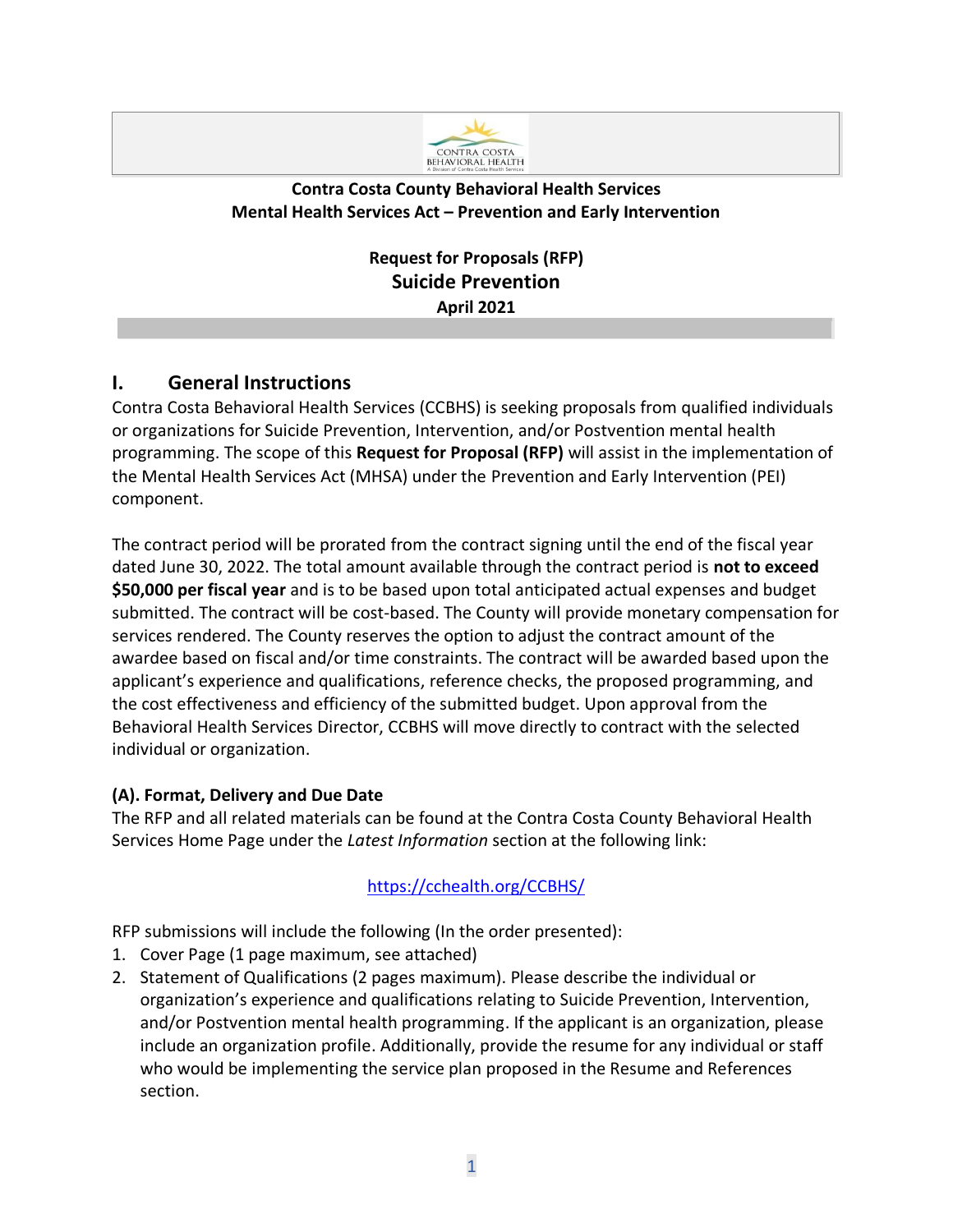- 3. Organizational Plan (3 pages maximum). Please describe how the individual or organization will provide support for suicide prevention, intervention, and/or postvention? What are the goals and desired outcomes for this plan? What are the estimated numbers to be served by this plan?
- 4. Statement of Cultural Humility (2 pages maximum). What is the individual or organization's history and experience in providing culturally responsive services? How does the applicant intend to engage communities with a culturally humble approach? How does the applicant connect to the community? What population will be served, if selected?
- 5. Budget and Budget Narrative outlining the expected cost (2 pages maximum).
- 6. Resume and References. Appendices should include a detailed resume of the individual(s) or organization, as well as contact information for individuals who can verify the experience and qualifications of the applicant.

Additional specifications include:

- $\checkmark$  Written in Times New Roman, size 12 font
- $\checkmark$  1" Margins on all sides
- $\checkmark$  Single-spaced
- $\checkmark$  All pages consecutively numbered
- $\checkmark$  10-page limit, not including the Resume, Reference pages, and Table of Contents (if applicable)
- $\checkmark$  Proposal follows the outline presented above

Due to COVID-19, electronic submission via email is preferred. A paper copy may be submitted, if necessary. RFPs submitted via fax will not be accepted. The submitted copy must be clearly marked with the name, address, and contact information of the individual or organization. Please provide only one copy.

Proposals should be submitted electronically or via mail by **4:00pm on May 7, 2021** to:

Jessica Hunt, LCSW MHSA Program Supervisor [jhunt@cchealth.org](mailto:jhunt@cchealth.org) 1340 Arnold Drive, Suite 200 Martinez, CA 94553

Please submit any questions to Jessica Hunt at [jhunt@cchealth.org.](mailto:jhunt@cchealth.org) Please allow ample time for questions, as late proposals will not be accepted, without exception.

### **(B). Rules and Considerations**

- 1. The cost of developing and submitting a proposal in response to this RFP is the responsibility of the applicant and will not be reimbursed through any contracts resulting from this RFP process.
- 2. CCBHS may issue amendments to this RFP containing additional information, changes, or corrections. Any amendments issued will be sent to all parties notified, as well as posted on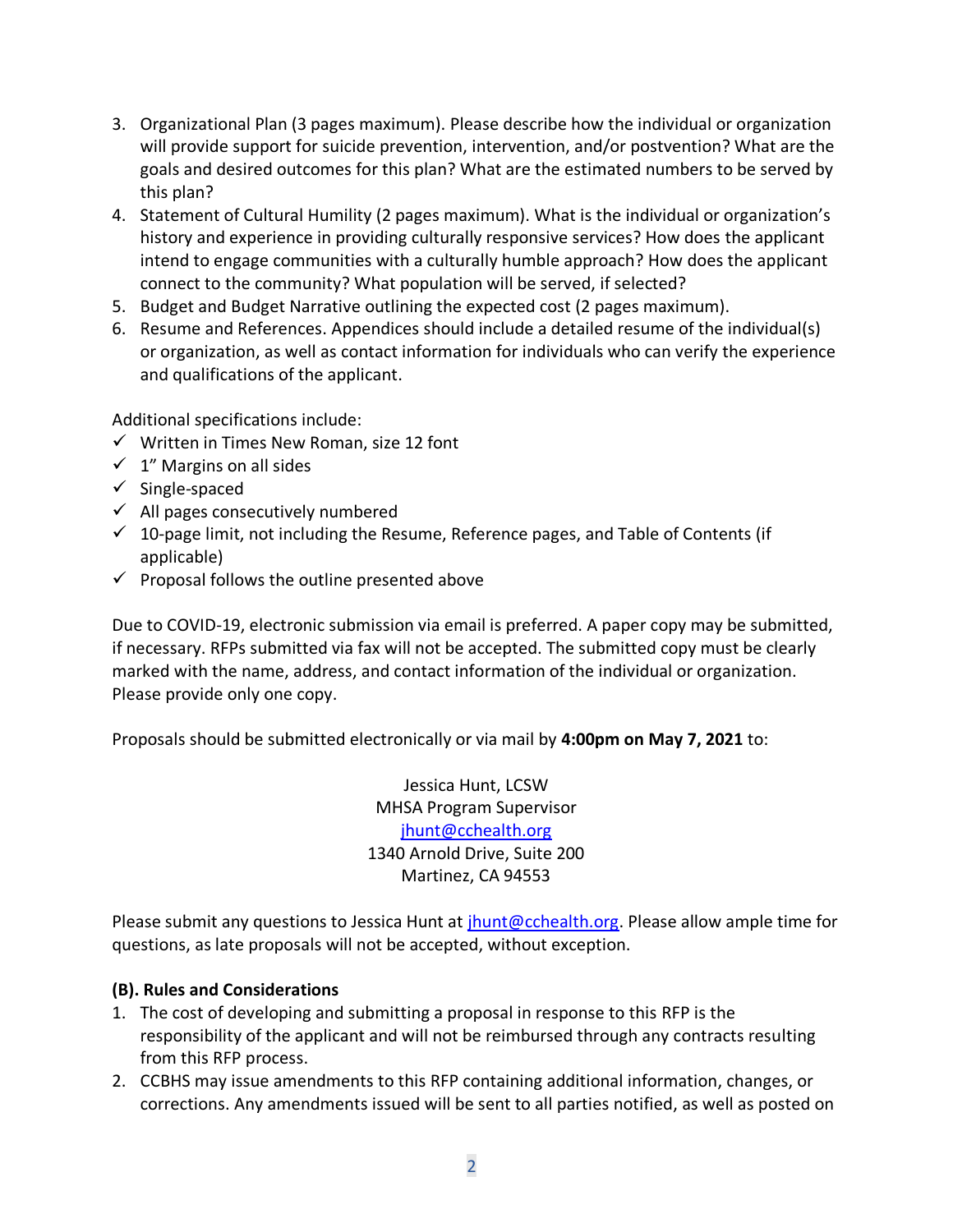the Contra Costa Behavioral Health Services home page. CCBHS may extend the RFP submission date, as necessary, to allow applicants additional time to consider such information and submit required data.

- 3. The RFP may be cancelled, in writing, by CCBHS prior to award if the Board of Supervisors determines cancellation is in the best interest of the County.
- 4. The RFP and any contract resulting from this process may be cancelled by the Board of Supervisors with a 30-day notice any time funding is unavailable.
- 5. Contracts awarded as a result of this RFP are subject to pending appeals by other applicants. The award is subject to cancellation or modification by CCBHS in accordance with the resolution of any such protest.
- 6. Contractor will be required to participate, through the County, in state-mandated surveys and data collection efforts.
- 7. Selected contractor must adhere to Contra Costa County's contracting process, providing all information as requested by CCBHS. The selected contractor will also be informed of the County's insurance coverage requirements, where applicable, and the process for contract approval (where applicable) by the Board of Supervisors.

## **(C). Additional Information**

All RFP submissions will be reviewed promptly. It is the goal for CCBHS to announce either a selection or next steps by **5:00pm on May 28, 2021.**

Applicants who are not selected may appeal CCBHS's selection of awardee(s) within three (3) days of notification. Appeals must be addressed to the Director of Behavioral Health Services. Appeals must be in writing and shall be limited to the following grounds:

- The county failed to follow the RFP procedures, which affected the proposal scoring; and/or
- The RFP evaluation criteria were not appropriately applied to the proposal.

The Director of Behavioral Health Services will respond to the appeal within two (2) days and the decision of the Behavioral Health Services Director will be final and not subject to further review.

## **II. Introduction**

## **(A). About Behavioral Health Services – A Division of Contra Costa Health Services**

The Behavioral Health Services Division of Contra Costa Health Services combines [Mental Health](http://cchealth.org/services/mental_health/) and [Alcohol & Other Drugs](http://cchealth.org/groups/alcohol_and_drugs/) (AOD) into a single system of care. With increasing challenges in serving complex populations with multiple needs, this integration is a response to the growing desire to have improved consumer outcomes through a systems approach that emphasizes "any door is the right door," and that provides enhanced coordination and collaboration when caring for the "whole" individual.

The mission of Contra Costa Behavioral Health Services, in partnership with consumers, families, staff, and community-based agencies, is to provide welcoming, integrated services for mental health, substance abuse, homelessness and other needs that promotes wellness,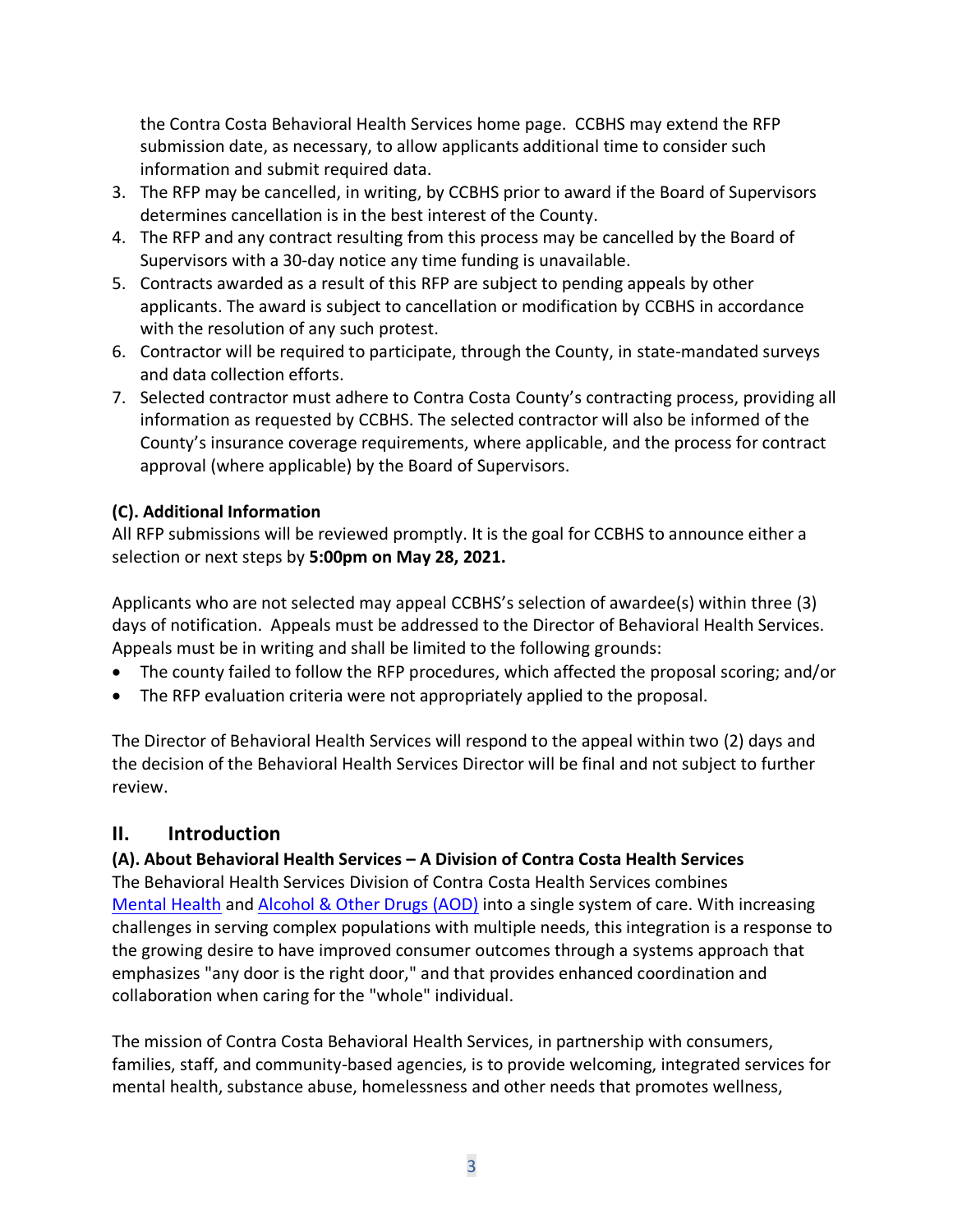recovery, and resiliency while respecting the complexity and diversity of the people we serve.

## **(B). Mental Health Services**

Mental Health Services provides care to children, transition age youth, adults and older adults living in Contra Costa County. These services are provided through a system of care that includes county owned and operated clinics, community-based organizations, and a network of private providers.

Contra Costa children and adolescents are served by a County-wide system of care that includes mental health staff working in partnership with the Probation Department, Employment and Human Services Department, School Districts, and family members. Services for adults are provided to those with serious mental disabilities or those in acute crisis. Mental Health Services also includes a range of prevention programs oriented toward prevention of more serious mental health issues. The Contra Costa Mental Health Plan is the mental health care provider for Medi-Cal beneficiaries and the uninsured.

## **(C). About Mental Health Services Act**

In November 2004, California voters passed Proposition 63, the Mental Health Services (MHSA). The MHSA is intended to "transform the public mental health system." The goal of the Act is to create a state-of-the-art, culturally competent system promoting wellness; recovery for adults and older adults with severe mental illness; and resiliency for children with serious emotional disorders and their families. With the advent of the integrated Behavioral Health Services Division described above and the onset of the federal Affordable Care Act, the MHSA funded community program planning process is a vital resource for assuring fidelity to the values contained in the Mental Health Services Act. The consultant leading the upcoming community forums needs to be aware of and include developments from these efforts into the planning process. To learn more about this County's MHSA, please visit the Contra Costa [MHSA site.](https://cchealth.org/mentalhealth/mhsa/)

## **(D.) About the Consolidated Planning Advisory Workgroup**

The [Consolidated Planning Advisory Workgroup \(CPAW\)](https://cchealth.org/mentalhealth/mhsa/cpaw/) is a group of stakeholders that work together to provide input and make recommendations that help shape and continually improve the County's public mental health system. CPAW has appointed members compiled of clients, their loved ones, service providers, and people in the community and is open to anyone interested in public mental health. CPAW members share input to assist in the ongoing development and evaluation of the programs and plan elements that comprise the MHSA Three Year Program and Expenditure Plan (Three Year Plan) and the annual updates. The group also advises on the integration of the values and principles inherent in the MHSA into this County's public mental health system. Additionally, CPAW promotes transparency of efforts by sharing information with the stakeholder community.

## **III. Scope of Work**

The purpose of this RFP is to contract with an individual or organization that will provide Suicide Prevention, Intervention, and/or Postvention mental health programming reflecting the values of the MHSA in Contra Costa County. The contractor's proposal may include, but is not limited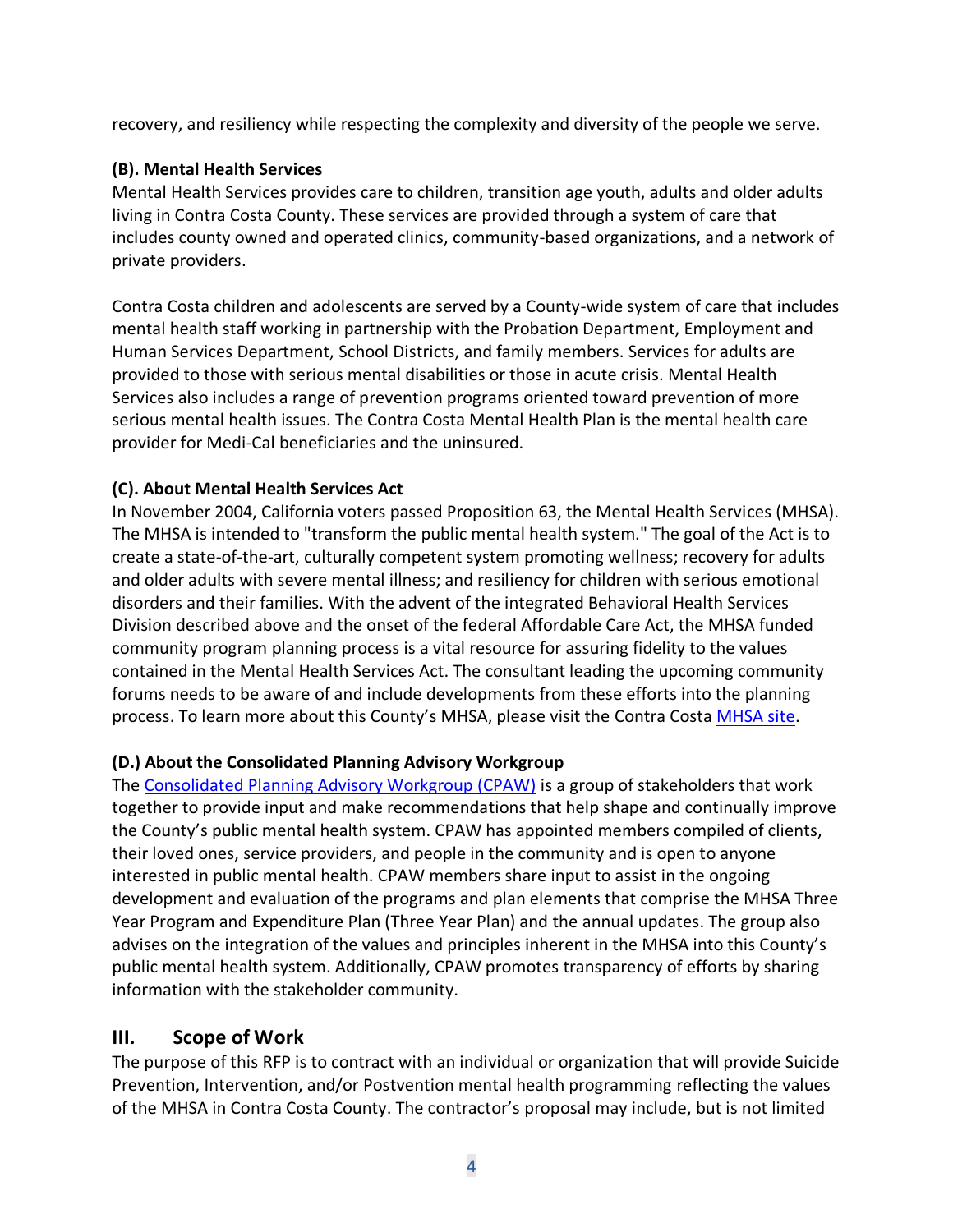to the following considerations:

- **Training and Education**  to support residents within Contra Costa County by training and educating relevant parties in trauma-informed, culturally sensitive approaches to effectively identify and intervene in crisis situations, in all stages of the crisis.
- **Public Awareness, Outreach, and Marketing** to better inform the community around how to speak about suicide, recognize risk factors, identify resources, and connect with all parties impacted by suicide. Outreach can be intended to cast a wide net, and/or to be conducted through targeted campaigns geared towards specific communities and demographics identified as high risk. The use of social media and other platforms are encouraged to expand outreach/educate about resources in new and innovative ways.
- **Access**  to reduce gaps in the system by including information in multiple languages, using culturally relevant tactics, and increasing collaboration between key players, as it is feasible in planning.
- **Special Considerations for Youth** to better support the youth in our community by addressing gaps in services for youth experiencing suicidal ideation, special considerations for visits to psych emergency by youth, and follow up after the immediate crisis has subsided.
- **HIPAA Requirements**  Contractor must comply with the applicable requirements and procedures established by the Health Insurance Portability and Accountability Act (HIPAA) of 1996 and any modifications thereof.

As part of the RFP process applicants are to construct a budget that meets the above specifications and does not exceed the contract payment limit that is listed herein. The contractor will be fully accountable for proper use of funds.

## **IV. Guidelines**

CCBHS is seeking to contract with an individual or organization to provide service delivery for Suicide Prevention, Intervention, and/or Postvention mental health programming as it relates to the Mental Health Services Act (MHSA) within Contra Costa County. This RFP process seeks proposals which lead to support a portion of the Community Program Planning Process.

Complete the attached Cover Page (see attachment on final page of RFP) and submit it with the RFP. The applicant must include the contact information for the individual or organization that will be assigned to perform service delivery under contract. The Cover Page should be signed by the Executive Director and Board President, or designee(s); if applicable.

## **(B). Statement of Qualifications (2-page maximum)**

Describe the individual/ organization's qualifications and experience in supporting Suicide Prevention, Intervention, and/or Postvention mental health programming. Include any approaches utilized and successful outcomes achieved.

## **(A). Cover Page (1 page maximum)**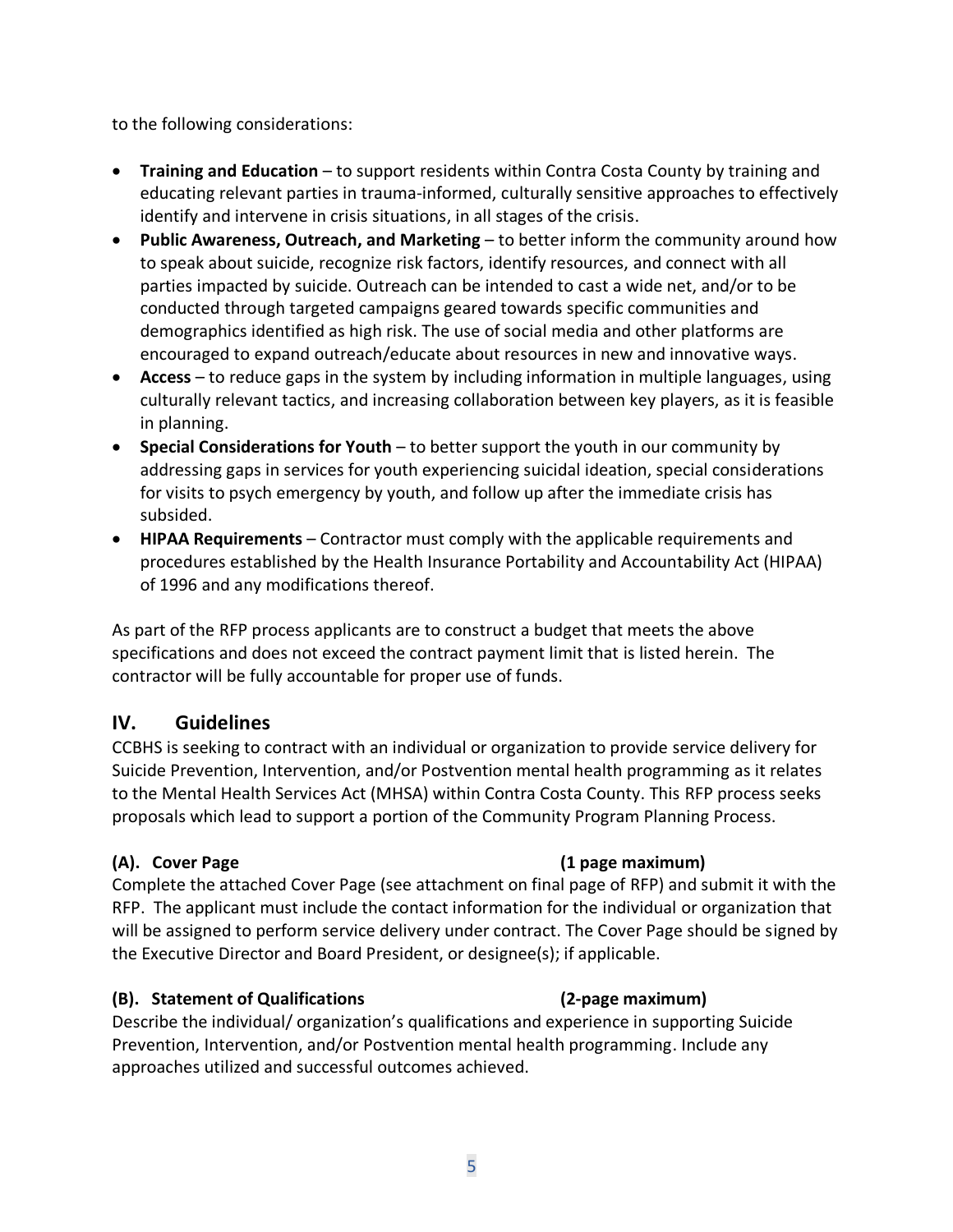## **(C). Organizational Plan (3 pages maximum)**

Please describe the individual or organization's plan. What methods/approaches shall be used, and what are the proposed estimated numbers to be served? Please include identified goals and outcomes. What are some established partnerships or relationships that the individual or organization may have to support this work?

## **(D). Statement of Cultural Humility (2 pages maximum)**

Please include the individual or organization's experience in providing culturally responsive services. How will the agency work to implement and maintain cultural humility, as it relates to suicide prevention? What are some ways that the individual or agency support cultural humility in existing work? Will the individual or organization provide services in other languages? How does the applicant plan to connect with Contra Costa residents?

## **(E). Budget and Budget Narrative (2-pages maximum)**

Provide an all-inclusive budget, travel costs and any documentation requirements. Please provide a narrative that describes the methodology by which the allocations were calculated.

## **(F). Resume and References**

Appendices that include the detailed resume of the individual(s) or organization, and a list with contact information of individuals who can verify experience. Please attach up to three professional references which can attest to the experience of the applicant. This document will not be counted in the total page limit.

# **V. Method of Evaluation**

## **(A). Initial Screening**

Proposals will be screened for compliance, completeness, and eligibility as they are received. To receive a score, each proposal must meet all the following criteria. A failure to meet any one of these criteria is subject to the proposal being disqualified. DISQUALIFIED SUBMISSIONS WILL NOT BE SCORED AND WILL NOT BE FURTHER CONSIDERED FOR THIS CONTRACT.

- a. Proposal was received by due date
- b. Statement of Qualification's Cover Page is completed and signed
- c. All sections outlined in the guidelines are addressed
- d. All sections are within page limit (excluding appendices)
- e. Appendices are included, labeled, and are complete

## **(B). Scoring of Proposal**

An evaluation panel will score each proposal. Proposals with higher scores shall be given priority of interview scheduling. A maximum of 100 points is possible. Each area is detailed in the following scoring criteria:

## **1. Statement of Qualifications (10 Points)**

Degree to which the applicant has experience and expertise to deliver the services for which they are applying. In particular, the applicant's ability to implement their proposed plan.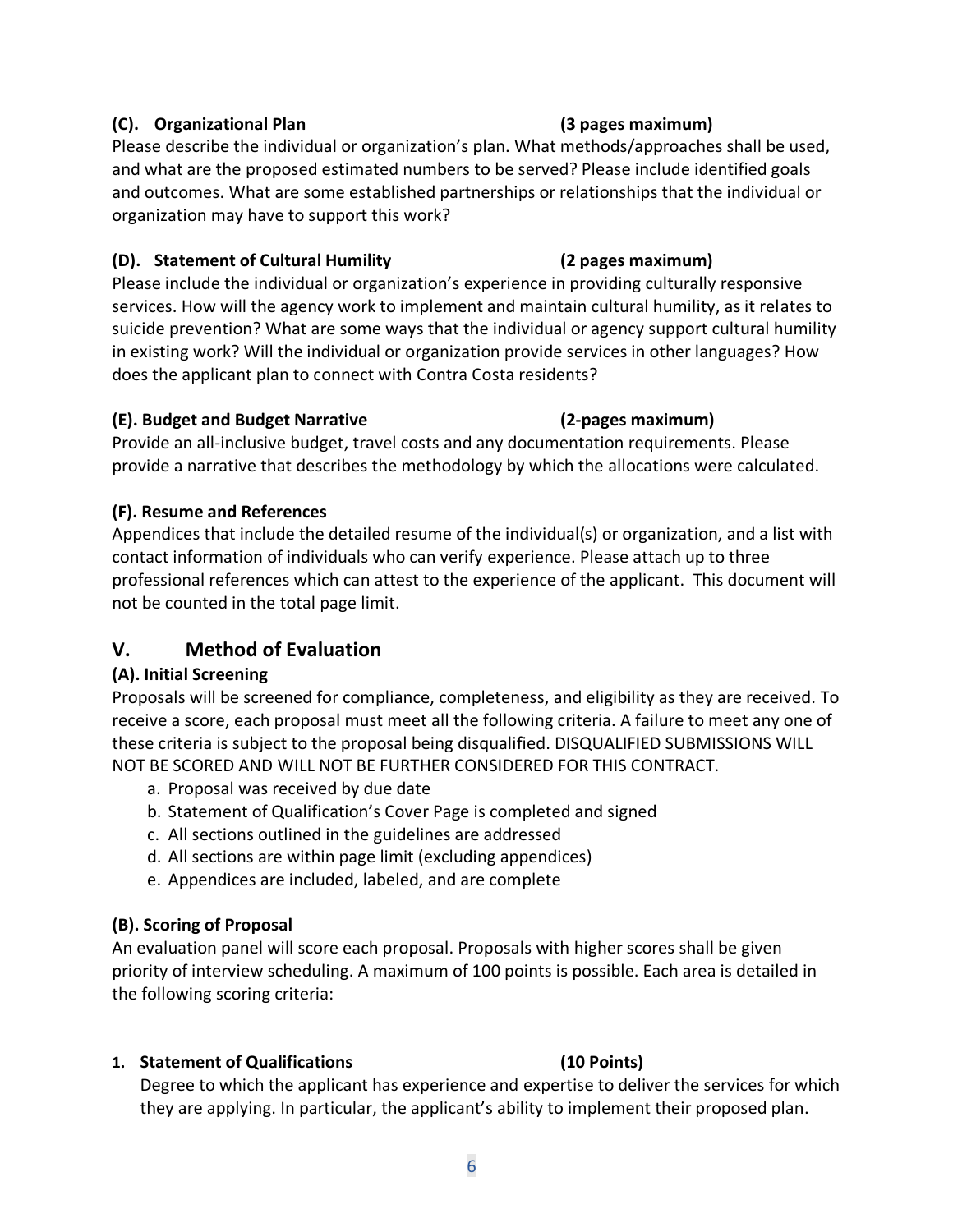### **2. Organizational Plan (20 Points)**

Degree to which the applicant has described and shown a well thought out concept to be implemented and used to deliver Suicide Prevention, Intervention, and/or Postvention mental health programming.

### **3. Statement of Cultural Humility (20 Points)**

Degree to which the applicant has described and shown experience, commitment, and continued work in support of cultural humility.

### **4. Budget and Budget Narrative (20 Points)**

Degree to which the applicant has described the use of funds, and any leveraging of other funding.

### **5. Applicant Interview (30 Points)**

Degree to which the applicant has articulated relevant professional standards as it relates to the requirements described herein.

## **VI. Schedule of Important Dates**

| <b>Important Dates</b>              | Date                 |
|-------------------------------------|----------------------|
| <b>Request for Proposals Posted</b> | April 15, 2021       |
| RFP Application Due by 4:00pm       | May 7, 2021          |
| Applicant Interviewed               | Week of May 17, 2021 |
| <b>Notification of Selection</b>    | May 28, 2021         |
| Appeal Deadline                     | June 1, 2021         |
| Services Begin                      | July 1, 2021         |